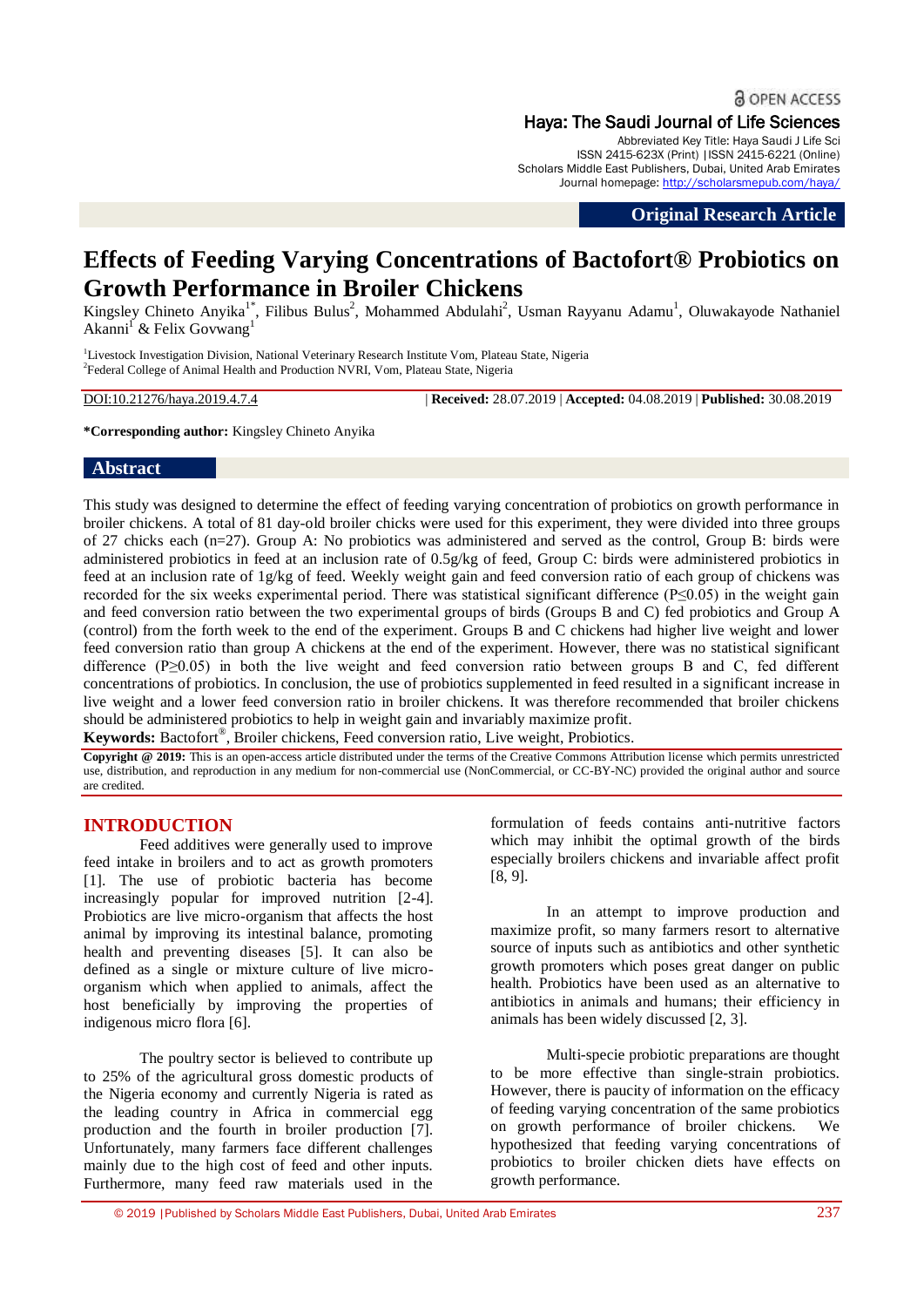This study was therefore performed to determine the effect of feeding varying concentration of probiotics (Bactofort® ) on weight gain and feed conversion ratio in broiler chickens.

### **MATERIALS AND METHOD**

This study was carried out at the Livestock Investigation Division of the National Veterinary Research Institute, Vom, Plateau State, Nigeria. The State is located in the North Central Geopolitical zone of Nigeria [10].

A total of 81, day-old Abor-acre broiler chicks with an average weight of 35grams were used for this experiment. They were randomly divided into three groups of 27 chicks each and housed in a clean pen. Brooding paper was placed on the floor for the first two weeks and then wood shaving for the rest of the experimental period. Chicks in all groups were fed with broiler starter feed for the first four weeks, and broiler finisher feed from four weeks to the end of the experiment ad-libitum. The birds were vaccinated against Infectious Bursal disease using ABIC® Gumboro live vaccine on days 8 and 21 and Newcastle disease by ABIC® live Lasota vaccine on days 14 and 28.

Bactofort® probiotics was used, it is a mixture of feed additive obtained from the combination of dried yeast culture and dried bacterial fermentation products and extracts, containing *Lactobacillus acidophilus* 77 ×  $10^9$  CFU/Kg, *Enterococcus faecium*  $44 \times 10^9$  CFU/kg, *Bacillus subtilis*  $2.2 \times 10^9$  CFU/kg, manufactured by Biofeeds technology Inc Brossand, QC, Canada.

A Completely Randomized Design (CRD) was used. The broiler chicks were divided randomly into three groups of 27 birds each. Group A, B and C.

- Group A: Birds were fed with commercial feeds only and served as the control.
- Group B: Birds were administered probiotics in feed at inclusion rate of 0.5g/kg
- Group C: Birds were administered probiotics in feed at inclusion rate of 1g/kg

During the experimental period the body weight of the birds were taken weekly using digital weighing scale, feed intake was determined and recorded at the same time. Feed intake per group was calculated as the difference between the amount of feed given to the birds and the left over at the end of every day. Body weight was calculated as the difference between the final and initial birth weight each week. Feed conversion ratio (FCR), was calculated as the ratio between feed intake and weight gained at the end of each week.

All data obtained were expressed as mean and presented in tables. One way ANOVA with Turkey's Post-hoc Test using SPSS Version 20 for windows was used to determine any significant difference in the body weight and feed conversion ratio among the three groups of birds. Values of P<0.05 were considered significant.

**Table-1: Composition of Broiler Feed**

| <b>Basal diet</b>              | Composition $(\% )$ |  |
|--------------------------------|---------------------|--|
| <b>Nutrient composition</b>    |                     |  |
| Crude protein                  | 22                  |  |
| Fat/oil                        |                     |  |
| Crude fibre                    |                     |  |
| Calcium                        |                     |  |
| Available phosphorus           | 0.45                |  |
| Lysine                         | 1.20                |  |
| Methionine                     | 0.30                |  |
| Salt                           |                     |  |
| Metabolizable energy (Kcal/kg) | 290                 |  |

### **RESULT**

The average initial and weekly body weight gain of all the experimental group of birds is presented in Table-2.

There was no statistical significance difference in the body weight gain among the three experimental groups of birds in the first four weeks ( $P \leq 0.05$ ). However, there was statistical significance difference in the fifth and sixth week ( $P \leq 0.05$ ) (Table-2). The body weight gain of broiler chickens in group B and C was significantly higher than those in group A (control) ( $P \leq$ 0.05).

| Day                                                                                       | <b>Group A</b>                     | <b>Group B</b>   | $\circ$<br>Group C  |  |
|-------------------------------------------------------------------------------------------|------------------------------------|------------------|---------------------|--|
| $\Omega$                                                                                  | $35^{\rm a}$                       | $35^{\circ}$     | $35^{\mathrm{a}}$   |  |
|                                                                                           | $119.61^a$                         | $123.7^{\rm a}$  | $122^{\rm a}$       |  |
| 14                                                                                        | $306.8^{a}$                        | $342.3^{a}$      | $287.7^{a}$         |  |
| 21                                                                                        | $\overline{582}^a$                 | 604 <sup>a</sup> | $550^{\circ}$       |  |
| 28                                                                                        | 971 <sup>a</sup>                   | $1079^b$         | $1007^{\rm b}$      |  |
| $\overline{35}$                                                                           | $1524.8^a$                         | $1710^{b}$       | 1650.7 <sup>b</sup> |  |
| $\overline{42}$                                                                           | $2023.\overline{6}^{\overline{a}}$ | $2205.5^{b}$     | $2194.6^{b}$        |  |
| $\frac{a,b}{a,b}$ Row means with different superscript differ significantly at P < 0.05". |                                    |                  |                     |  |
| A: Control; B: birds fed probiotics at 0.5g/kg; C: birds fed probiotics at 1g/kg          |                                    |                  |                     |  |

#### **Table-2: Average initial and weekly weight gain (g) of the three experimental groups**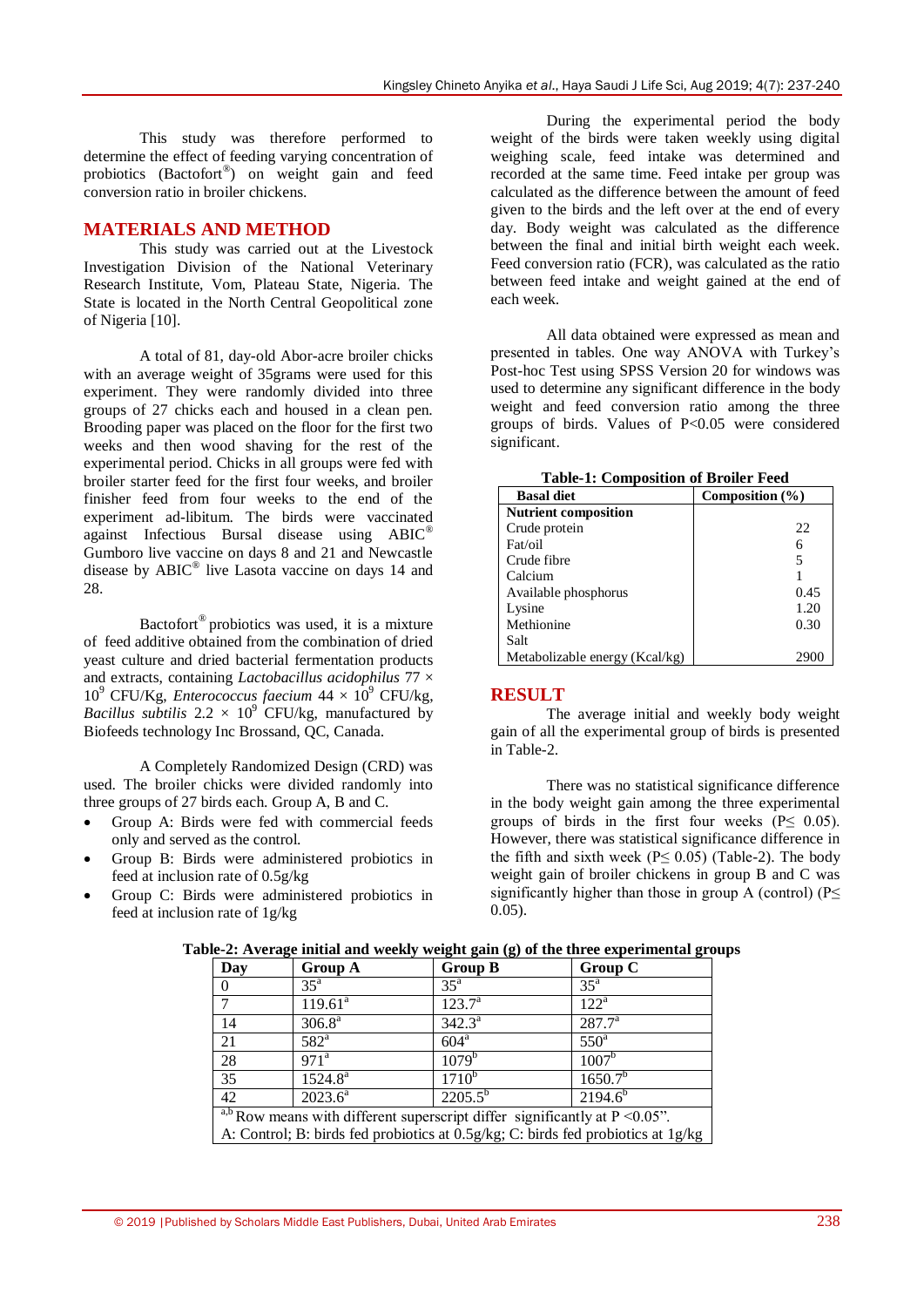Similarly, there was statistical significance difference in the feed conversion ratio  $(P<0.05)$ between the experimental groups (Group B and C) and the control (Group A) (Table-3). The birds in groups B and C had lower feed conversion ration than those in group A (control).

However, there was no statistical significant difference in the feed conversion ratio between Group B and C (P>0.05) as shown in Table-3.

|  |  |  | Table-3: Feed conversion ratio of the three experimental groups (FCR) |  |  |
|--|--|--|-----------------------------------------------------------------------|--|--|
|  |  |  |                                                                       |  |  |

| <b>Groups</b>                                                                             | Total feed consumed (g) | Total weight gain (g) | <b>FCR</b>          |  |
|-------------------------------------------------------------------------------------------|-------------------------|-----------------------|---------------------|--|
|                                                                                           | 4013.2                  | 1988.6                | 2.01 <sup>a</sup>   |  |
| B                                                                                         | 3971.6                  | 2170.5                | $1.82^{b}$          |  |
|                                                                                           | 3925                    | 2159.6                | $1.81$ <sup>r</sup> |  |
| $\frac{a,b}{a}$ column means with different superscript differ significantly at P < 0.05" |                         |                       |                     |  |
| A: Control; B: birds fed probiotics at 0.5g/kg; C: birds fed probiotics at 1g/kg          |                         |                       |                     |  |

# **DISCUSSION**

It can be inferred from various studies that supplementation of probiotics to broiler chicken diet improved body weight gain and performance [2-4]. Probiotics are live non-pathogenic and non toxic microorganisms which when administered in adequate amount, confers health benefit to the host [7] When broilers were fed LAB at 200g/400kg of feed by Krecov  $&$  Puijic [11], they observed that total body weight gain in birds fed with and without LAB were 1570 and 1545g, respectively. Furthermore, according to Ignatova *et al.,* [12], the administration of probiotic positively affected body weight gain  $(p<0.001)$ , feed intake and feed conversion rate by 7.7% and 8.1% respectively. Musa *et al.,* [3] documented that probiotics treated group of broiler chicken came second after *moringa olifera* treated groups in terms of body weight gain and feed conversion ratio. Several mechanisms have been proposed to explain the beneficial effect of probiotics such as; competitive exclusion [13], production of inhibitory substances such as organic acids, hydrogen peroxide and bacteriocin [13].

The body weight increase observed in this experiment between the experimental broiler chickens (groups B and C) and the control (group A) from the fourth week of the experiment, could be as a result of the probiotics (Bactofort® ) administered in the feed. Perhaps, the mixture of probiotic strains administered to the experimental birds produced inhibitory substances such as bacteriocin, which inhibited the growth of other pathogenic micro-organism thereby facilitating the uptake and utilization of all the available nutrients in the gut of the birds. It could also be that the mixture of probiotics administered created a favourable micro flora in the gut of the birds through competitive exclusion such as competition for adhesion site and nutrient with pathogenic microorganism thereby enhancing the uptake and utilization of available nutrients and invariably improving live weight and feed conversion ratio of the birds as suggested by studies done by Nilson *et al* [14].

However, there was no statistical significant difference in the weight gain and feed conversion ratio between the two experimental groups (B and C) fed varying concentration of probiotics. Perhaps, the levels of inclusion of the probiotics were not high enough to produce any significant difference between the two groups.

These findings are similar to works done by Aluwong *et al.,* [15] and Chen *et al.,* [16] who also reported positive effect of probiotics on growth performance of broiler chickens. Aluwong *et al.,* [15] reported positive effect of probiotics from the fourth week of experimental supplementation of probiotics to broiler chickens.

# **CONCLUSION**

The administration of Bactofort® probiotics at an inclusion rate of 0.5g/kg and 1g/kg significantly improved the live weight of broiler chickens and better feed conversion ratio of the experimental birds compared to the control, but there was no statistically significant difference observed between the two experimental groups fed varying concentrations of Bactofort® probiotics.

It was therefore recommended that probiotics (Bactofort® ) should be added to broiler feed to enhance growth performance.

#### **ACKNOWLEDGEMENT**

We wish to thank the head of Livestock Investigation Division of NVRI, for providing us with animal pens to carry out this research.

#### **REFERENCES**

- 1. Scott, M. L., Nesheim, M. C., & Young, R. J. (1982). Nutrition of the chicken. Scott, M. L. and associates, Ithaca, New York.
- 2. Taklimi, S. M. S. M., Lotfollahian, H., Shahne, A. Z., Mirzaei, F., & Alinejad, A. (2012). Study on efficacy of probiotic in broiler chickens diet. *Agricultural Sciences*, *3*(1), 5-8.
- 3. Musa, I. W., Bello Y. M., & Andamin, A. D. (2017). Comparative effects of Moringa oleifera